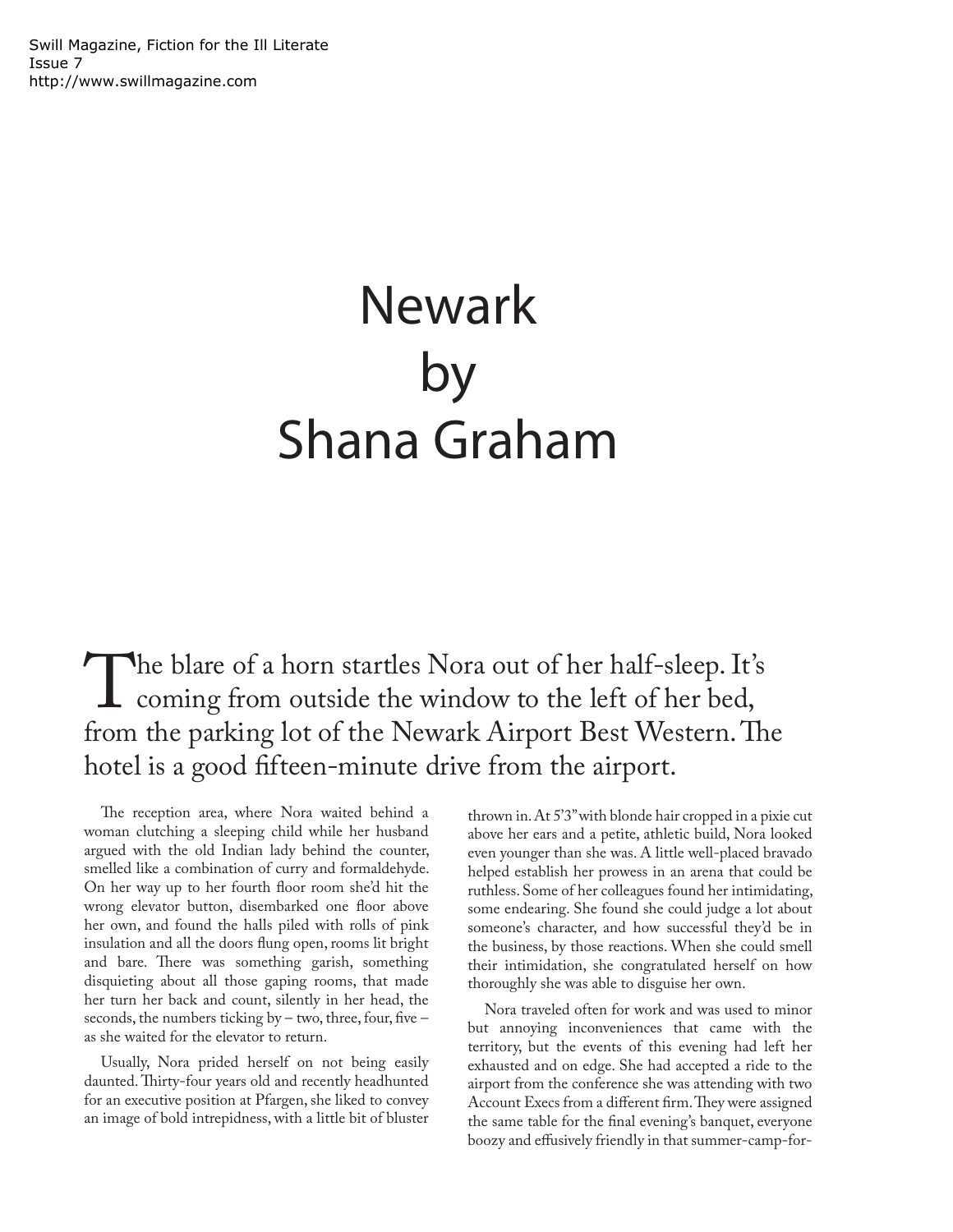adults atmosphere that pervades such events. As they chewed rubbery chicken and butter-doused carrots, a middle-aged man at their table had taken the moment to boast to the group that, after many years of practice, he'd successfully mastered the skill of autofellatio. The table went silent and the man's wife, seated beside him, sighed as if this happened all the time and muttered, "Well, I'm certainly not going to do it for him."

 This became their shared joke as they drank into the evening at the hotel lounge. When the Account Execs realized Nora was flying out around the same time the next day and planned to catch a cab, they offered to drive her in their rental car. Mildly hungover, still laughing at the autofellatio man, and unfamiliar with New York/New Jersey roadways and landmarks, she hadn't realized until they drove beneath the "Welcome to JFK International Airport" sign that she was at the wrong airport and in the wrong state. She was supposed to fly out of Newark, forty-five minutes away. None of them had thought to confirm they were departing from the same airport.

The Account Execs felt bad, but they had their own flight to catch. Nora hailed a cab, implored the driver, who seemed amused at her plight, to get her quickly to Newark, begged her way to the front of security and raced, jewelry clanking, forehead dripping, pits sopping in her calf-length leather jacket, tights and knee-high boots, to the gate. The gate door was shut, but two attendants lingering nearby told Nora that passengers were still lined up on the boarding ramp, not to worry, just wait here.

She caught her breath, scanned Newark Airport. Floor tiles somewhere between off-white and Parmesan yellow. Fluorescent lights glaring off plastic bucket seats. Dunkin Donuts girls with feathered hair in heels and booty jeans and indoor sunglasses. The intermingled scents of burnt coffee, stale beer, pizza grease, vending machine perfume. Something lurid and lovely about it all at once. Nora felt a twang of affection for the place, but only because she was about to leave.

"You'll need to talk to rebooking. They're just past gate 9," an attendant said. Nora hadn't even noticed her approach. The woman was schoolteacher-stern, eyes squinty and serious on a round little face with caked on foundation and bright orange lipstick, and she gripped a plastic Big Gulp cup in her pudgy, orange-polished fingers.

"But they told me I could get on. They said the plane's still there." Nora looked around for the other attendants.

"Sorry. You missed the cut-off time." The woman

shrugged. "The door's been shut and your seat was already given away." She shot Nora a look of bored admonishment, sucked the last dregs of her drink noisily through her straw and began to turn away.

"You are fucking kidding me," Nora said, cheeks beginning to burn, racing after the woman. "The plane is right fucking there."

"You'll need to talk to rebooking," the woman said as she held up a keycard, let her drink drop into a trash bin which had magically appeared beneath her hand, and disappeared behind a heavy, white door.

Nora tugged at the handle, but found it locked. She pressed the black buzzer beside the keypad again and again. She pounded her fist on the door, but nobody answered.

The blare of a horn startles Nora out of her half sleep.<br>Then it is quiet, except for all the other sounds. The<br>sounds seem louder after the horn-as though competing sounds seem louder after the horn, as though competing, like a pack of dogs howling in building crescendo after one dog starts, and Nora is certain she'll never get back to sleep. The heater, an old metal contraption screwed to the wall, buzzes and hums a rickety vibrato that builds until she fears it will detach itself and have a full on epileptic fit on the floor. The television is switched off, but it still emits a constant, high-pitched whine, the kind of noise you sometimes don't notice at all but, once it gets you, it's impossible to ignore. And there's some other noise that comes and goes at erratic intervals. She's not sure where it's coming from, maybe somewhere on another floor. Static? Or maybe a drill? Are they doing some sort of construction on the empty rooms above? Why would they do it at this time of night? Perhaps she should complain. But she's too tired to argue with that old woman at the front desk.

The room has odd dimensions. The floor is perfectly square, not rectangular like most hotel rooms, the ceiling is far too high, and parts of several upper walls jut out in irregular ledges and boxes that seem to serve no purpose. In the yellow light washing in from the parking lot, the walls cast jagged shadows, folding out of corners and slanting off furniture. She wishes the bar was still open so she could get the hell out of this room, camp out down there and sip gin and tonics through a bar straw all night, then stagger to her spot in the standby line in the morning. Yes, that would be an appropriate way to end this dismal journey.

"Standby," the agent at rebooking had told her, apologetically but firmly. At least she was nicer than the orange lipstick schoolteacher who had shunted her earlier. The agent scanned the list of available flights on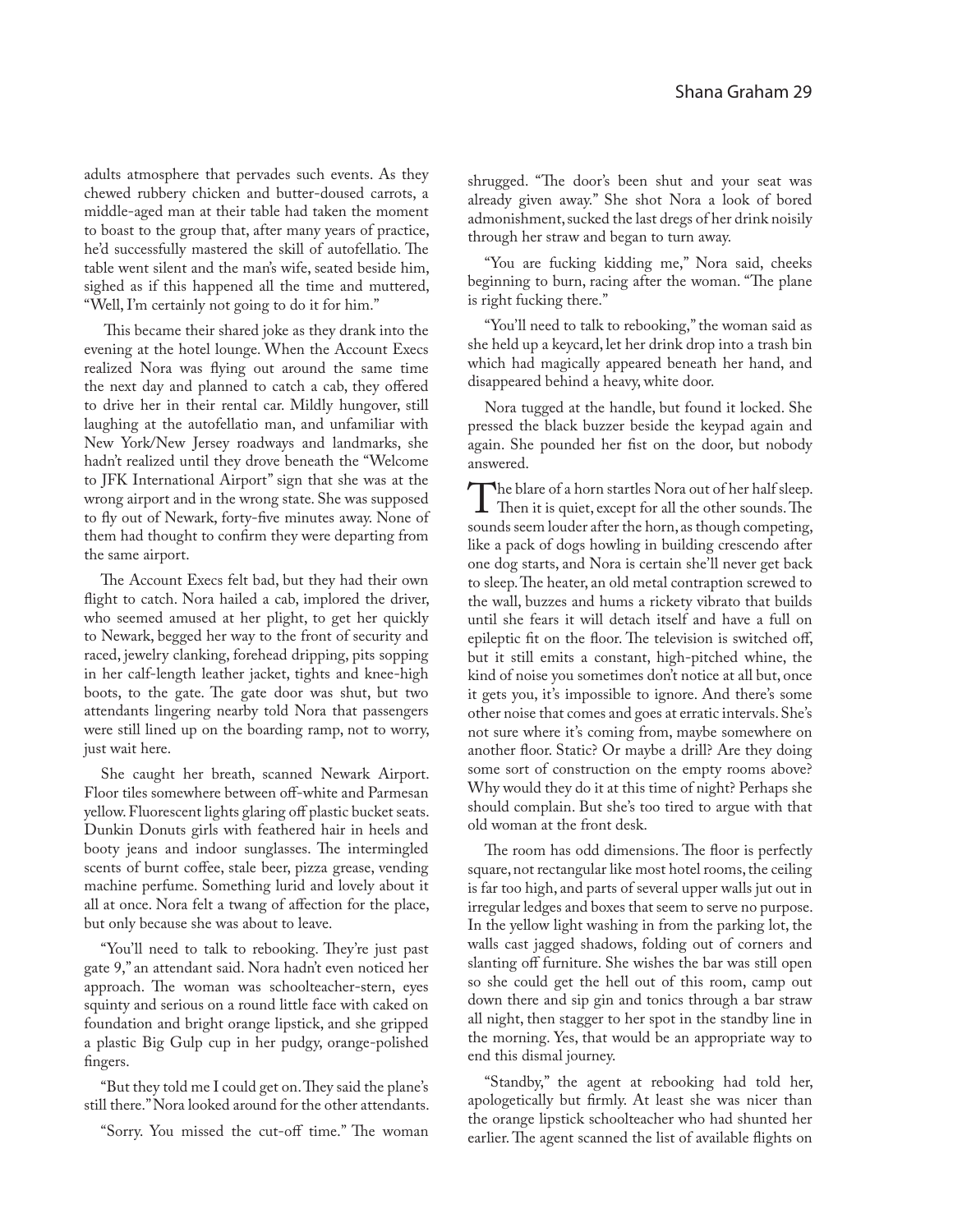her screen, again clicked a few keys, and shook her head.

 "Hey, can we get this line moving? Do you have to stand up there all night?"

Nora turned and faced the man three people back from her in the line that was growing behind the rebooking desk.

"No. I'm not done yet," she said, trying to resist the urge to either smack him, hard, or curl up on the floor and sob. She clenched her teeth and balled her hands into fists.

"You just stay right there until you're done. Don't worry," another man, next in line behind Nora, said loud enough so everyone could hear. He had dark blond hair that hung in a carefully unkempt shag across his forehead, thick eyebrows, a button down shirt tucked into olive wool trousers. Nora couldn't quite place his accent, words that sounded like they were stuck at the back of his throat until they finally tumbled forth into tight little consonants. Maybe Russian? Tiny insults and tiny redemptions, all magnified. Nora felt, for a moment, a gratitude bordering ridiculously on love.

Minutes later, standby ticket for the next day in hand, she leaned against a wall beneath an AED cabinet upon which someone had discarded yet another Big Gulp cup and a crumpled Wendy's bag. She inhaled a whiff of stale fries and considered her next move. Her suitcase, standing by the walkway a few feet away, toppled over and thumped to the floor and Nora stared at it, resented it, as if the suitcase, too, had turned on her. She decided not to pick it up.

The Russian man walked by, talking on his cell phone. He paused, looked down at the suitcase. He placed his phone in his pocket and turned to Nora. "This is yours?"

She nodded, and he reached for the suitcase and propped it back up.

"Now, that is better," he said with a soldier's nod and a mischievous grin. He was compact, solidly built, pale with a sharp nose and gaunt face that would have seemed severe were it not for his large brown eyes and thin, reddish lips that curled at one side as if they were about to divulge some sly secret. "So, you are stuck here, too?"

Nora would have brushed off the attention of a male stranger unless she had some professional incentive to do otherwise, but, in her current state, she welcomed the bit of camaraderie. She told him her story of ending up at the wrong airport, missing her flight, even the autofellatio man who had started the whole trail of events.

"Well, you definitely deserve a seat on your plane more than me," he said. "I was an idiot. Sitting here talking away on my phone and I didn't hear when they announced a gate change. Next thing I knew the plane was gone."

"In Newark, of all places," Nora said, shaking her head. "I remember the last time I was here. It was three, maybe four years ago. Everything seems exactly the same. This place is like a recurring nightmare."

 "Yes, that's a very appropriate way to put it," the man laughed. A glossy postcard slipped out of the black bound notebook tucked under his arm, drifted to the floor, and he reached to retrieve it. Nora noticed on it a photo of what appeared to be a woman clad in a skimpy, leopard-print costume. "I fly through here a lot for my work," the man continued. "I was stuck overnight once before. I just rented a car and drove around all night. Got a little lost, slept a little here and there, drove some more. It was cheaper than a hotel. Ended up in some strange places, though. This is a strange city."

He trailed off and Nora waited for him to continue, but it became clear he wasn't going to. They were silent for a few seconds.

"Well, I'm going to go find myself a hotel and get some sleep," Nora finally said.

"Good luck," the man said. Again, that quick salute of a nod along with a tiny, conspiratorial grin. "Sweet dreams, I hope," he winked.

"Thanks," Nora said. "Pleasant dreams to you, too."

The blare of a horn startles Nora out of her half<br>sleep. For a moment she can't remember where she<br>is Shadows hum Heater whines Drill sounds wash out is. Shadows hum. Heater whines. Drill sounds wash out of corners. What? She sits straight up. Doesn't want to touch anything. Is struck by the feeling that everything is irreversibly backwards.

She's felt this way before. The first time she remembers is when she was a child of six or seven years old. She'd woken up at night, sick with a high fever, and she couldn't open her eyes, couldn't move a fingertip, because any vision or sensation would confirm what she knew to be true: everything was backwards. Not just theoretically backwards, but physically backwards. Every piece of furniture, every floorboard, every tree and car and street sign and blade of grass. Every particle of dust on her windowsill. The corners of her room where the walls met the ceiling and the floor. The very sheets she lay tangled in. It was so immense and so terrible that she lay motionless for how long? Minutes? Hours? Reeling with this overload, this irreparable dissonance,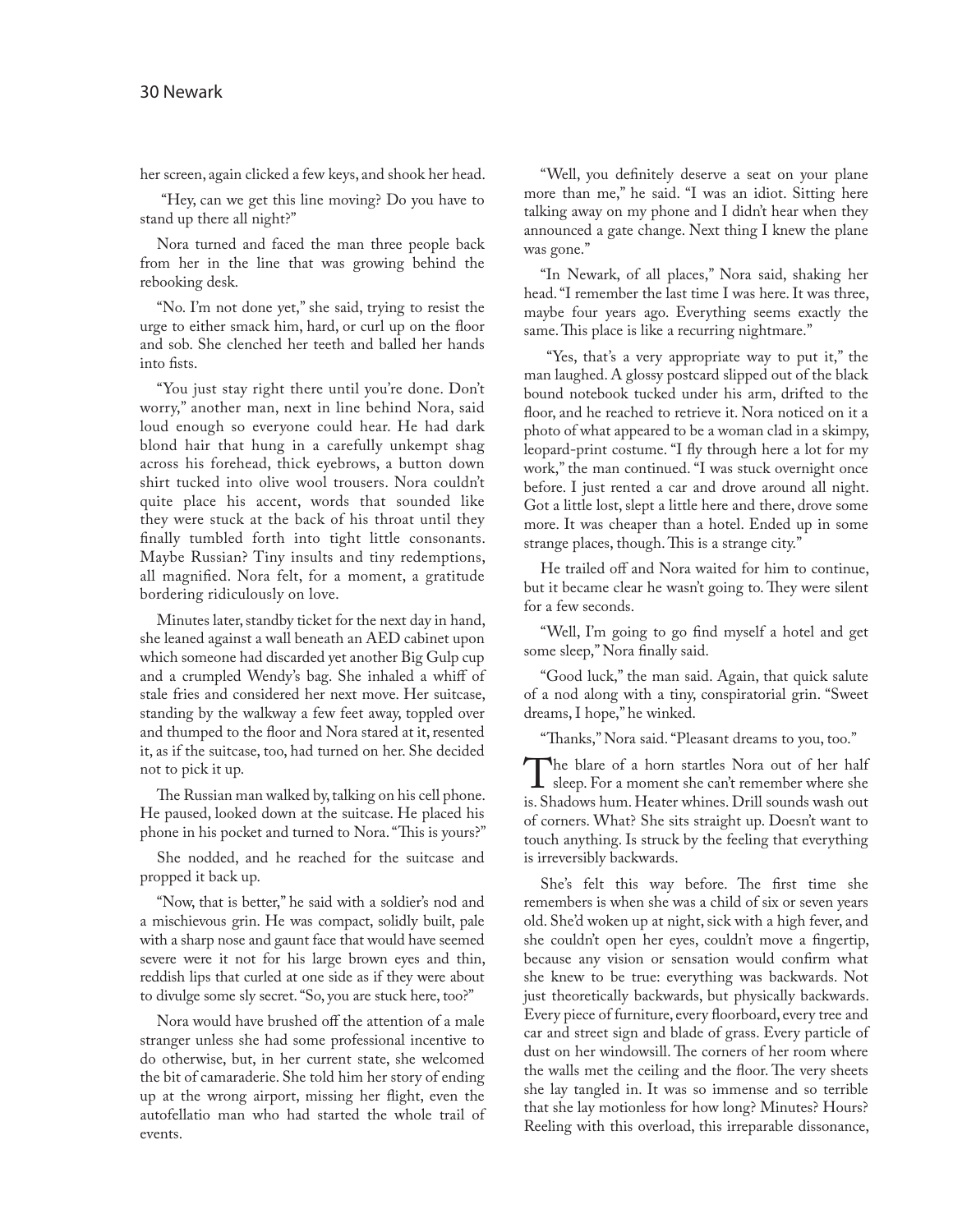daring herself to open her eyes and look. But what if it were so? What then? What then? Until finally she fell back asleep.

She's felt it several more times since. Sometimes during fever. Once while driving alone late at night. Once in the middle of a board meeting, of all places, and she excused herself to the bathroom, slapped her own face over and over to snap out of it. A great ocean is what it sometimes feels like, this infinity of backwards. Even when it comes to her more gently, like tonight, at the precipice of sleep and wake. She likens it to finding herself cheek down on the splintery wood-slat deck of a ship drifting out at deep sea. One scratch, one crack, almost indiscernible at first, but a reminder of how many things are broken. And now she can feel the roughness of every little molecule of the wood, the shifting and surging of thousands of feet of water beneath, the vastness of being weeks from any harbor, the lingering nausea. Only her pillow is the deck and everything else is the ocean and she can turn over and over and over again to try to seek comfort, but nothing works.

The blare of a horn startles Nora out of her half sleep.<br>A few seconds later the horn comes again, this time<br>a longer angrier blast. She sits straight una flings off the a longer, angrier blast. She sits straight up, flings off the sheets and stiff bedspread so they fall in a heap from the foot of the bed, jumps to the floor and stubs her toe on her suitcase as she yanks on her skirt and sweater and boots in the dark. She slams shut the door, takes the stairs instead of the elevator down floor after floor to the lobby, which smells even more strongly of curry now and yes, there's the old Indian woman at the desk, silent, eating out of a bowl with a spoon. As Nora walks by, the woman looks up at her and smiles all knowing and proud like a mother sending her daughter off to the prom. Out the glass door and cold slams her hard in the face. In her haste she's forgotten to put on her tights or jacket. The car is running, headlights blazing in the dark lot, a little red Chevy with a Hertz Rent-a-Car sticker on the windshield. She opens the passenger door, sits and pulls the door shut.

"You've probably woken the entire hotel by now," Nora says, crossing her arms over her chest and rubbing her shoulders to get warm.

The man in the olive wool pants with the Russian accent smirks, shrugs.

"Am I in trouble?" he asks and winks at her. He shifts the car into gear and pulls around the hotel and out of the lot. As they drive onto the dark, empty road heading away from the airport, Nora looks back and can see that all the rooms on the uppermost floor of the hotel, the one above her own floor, are still lit, glowing like a halo atop the Airport Best Western.

"I made up a song about your man, the one who can suck himself," the man says. "You want to hear?"

Nora nods. They're on a divided highway now and a few trucks race past them in the left lane, big and barreling fast like running rhinos, and she can feel the tiny Chevy tremble.

"Okay," the man says, and he begins to sing in an offkey nursery rhyme sort of melody:

*Newark, I'm touching my toes, But one of these days I'll be ready to blow. Newark, you twist them and turn them, I'm under my kneecap and over my sternum. Oh, Newark, you're wild and I'm broken, If I don't come soon, you can call me misspoken. Oh, Newark! Newark! Newwwwww……….wark!*

These last three Newarks he sings louder and louder, drawing the last one out long and shrill and then bending over his arm in a seated, mock bow at the end. Nora claps her hands.

"See, you're glad you came now, aren't you?" he asks.

"I am," Nora says.

"And do you want to know where we're going?" He reaches into the compartment on the door and pulls out a grey plastic flask, takes a swig and offers it to Nora.

"I think I'd rather be surprised." Nora accepts the flask and puts it to her lips. The liquid is syrupy sweet and boozy, some sort of honeyed brandy or liqueur, and it warms her as it spreads down her body. She licks her lips, takes a second, longer sip.

"Naughty! You're a naughty one!" the man says, and he clicks his tongue to scold her. "You don't even know my name. You don't know where we're going. You don't know what's in that flask. I could be giving you roofies. Or arsenic!" He laughs. "Arsenic!" he says again, as though it's a fantastic joke.

"Well, you drank it." Nora takes a third swig, passes the flask back. "So what's your name?"

"Because you asked, I'll tell you," he says. "I'm Jan." He extends his hand and Nora takes it and doesn't let go. "But you can call me misspoken." He laughs, squeezes her hand. "Call me misspoken, call me Miss Spoken," he sings. "Call meeeee... Miss Spoken!" he continues to sing, flooring the Chevy as fast as the tiny box of a car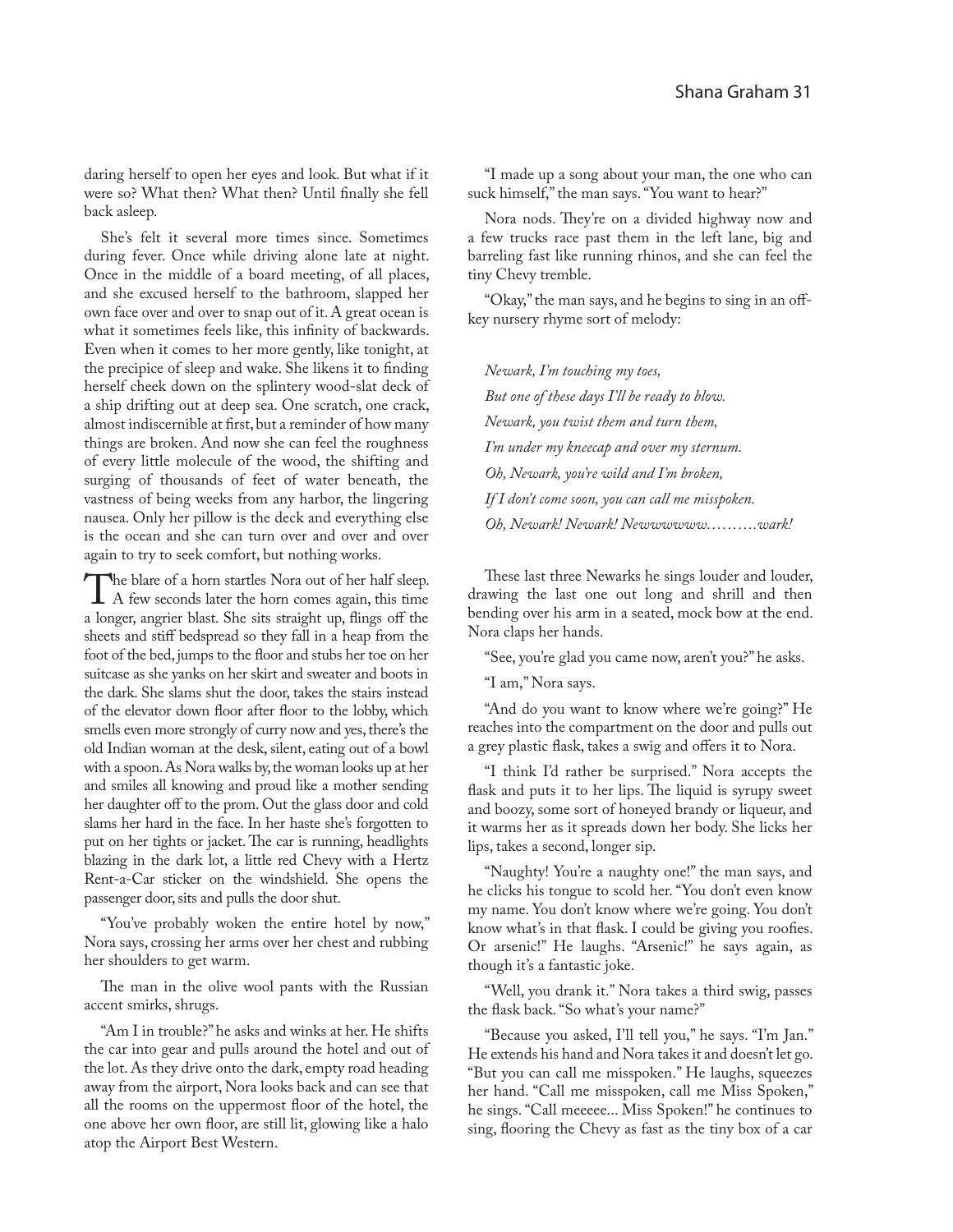can go through the gleaming dark of the New Jersey highway.

About ten minutes later, Jan veers off an exit. They are in a semi-urban, semi-industrial district on the outskirts of the city. The streets are better lit than the deserted area near the airport, but there are few other vehicles and it's very quiet. They drive past red brick buildings with dark windows, beneath a concrete overpass slashed with red and white graffiti, past a row of storefronts – nail salon, vacuum supply shop, dollar store, payday loans mart – with metal grates pulled down over their fronts. They pass a brightly lit pizza-by-the-slice joint with two cop cars parked out front. It should be forlorn, even unnerving, this strange and empty place, but Nora feels at peace. She strokes Jan's hand.

"Thank you for trusting me," he says.

Nora feels full of warmth, maybe a little tipsy, but mostly flushed all over like a million tiny flares are dancing over her skin. She wishes they could drive like this all night.

Jan turns a corner onto a street lined on either side with long, warehouse-like grey buildings, and parallel parks behind the only other two cars around. Nora follows him out of the car and over to a shallow vestibule with a dented metal door and a keypad beside it. As Jan reaches for the keypad, the door opens and an enormous man falls out directly toward Nora. A surge of fear runs through her and she ducks, lands on her knees on the rough sidewalk and feels them scrape and burn. She looks up and sees a second man, skinnier in jeans and construction boots, exit behind the first.

"Sorry, man," he says to Jan. He reaches for his friend who is now bracing himself against the wall of the building, vomiting noisily, and they stumble off down the street, the skinny one holding the big one up.

"Assholes," Jan says, spitting on the ground behind them. He helps Nora up and they enter the now open door. Inside is a small foyer, painted mustardy yellow that is peeling in spots, with several metal apartmentstyle mailboxes and a wood staircase leading up. Heat cranks from the wall and there's a strong musty smell, like a grandmother's attic, but it is otherwise clean and brightly lit. Nora follows Jan along a wooden banister up four flights of stairs, down a narrow hallway, and they arrive at a white door on which a poster is taped – a picture of a woman with long red hair, wearing a tiger-striped mini-skirt and tube top rimmed with black fur, pointy plastic ears, and a skinny black tail held out behind her with one hand while the other hand is extended like a claw. Nora recognizes her from the postcard that fell from Jan's folder in the airport. "Tigress Tanya," the sign reads, in white, curling letters. "Please come in. \$20/10 minutes."

Jan presses a black buzzer to the side of the door. They wait silently a minute and he presses it, again. Another minute passes, and Nora feels disappointed, as though she cannot leave without knowing what's behind that door. She reaches for the buzzer, presses it a good ten seconds. The lock on the door clicks and they enter.

Inside it is silent, empty and dark, lit only by a small lamp that casts wide, mushroom-shaped shadows on the maroon-painted wall. Jan flops down on a black, faux-leather couch pushed against a wall and motions for Nora to join him. The only other furniture is a small wooden table on which the lamp sits, along with a box of tissues and a ceramic bowl filled with dried flower petals. Opposite the couch, about eight feet away, a black velvet curtain drapes from ceiling to floor across that entire side of the room. Jan reaches for Nora's hand, lifts it to his face and gently kisses her wrist.

"I didn't really miss my flight," Nora says.

"You mean you are actually flying right now?" Jan asks. "You could have fooled me."

"No, I mean I did miss it. But I did it on purpose. I got to Newark with plenty of time."

There are several soft footsteps, as if someone is trying to move without being heard, and the curtain shifts slightly. Then silence and Jan looks at Nora to continue.

"I was…" Nora pauses, searches for words that won't sound foolish. "I was just struck by this overwhelming sense that something was off. I was sure something terrible was going to happen, like the plane going down or… I don't know… I've never done anything like this. I hid out in the airport bookstore, pretending to read. Finally, I decided I was being completely stupid and ran for the gate, but it was too late."

There is more quiet rustling behind the curtain, a tiny click, and there's the crackle of old vinyl as music begins, a piano tune, quiet and sad. A few measures in the melody grows more upbeat, and Nora recognizes it, the classic circus waltz from the cartoons of her youth, though she doesn't know its name. The curtain squeaks open, slowly, and behind it stands a metal pole with two shag, black rugs laid to either side. A tall halogen lamp casts light upward to the ceiling and down over the makeshift stage. From between a second, rear set of black curtains, Tigress Tanya springs in a dancer's leap and lands before them. She flips her hair to one side, stares at Nora, snarls.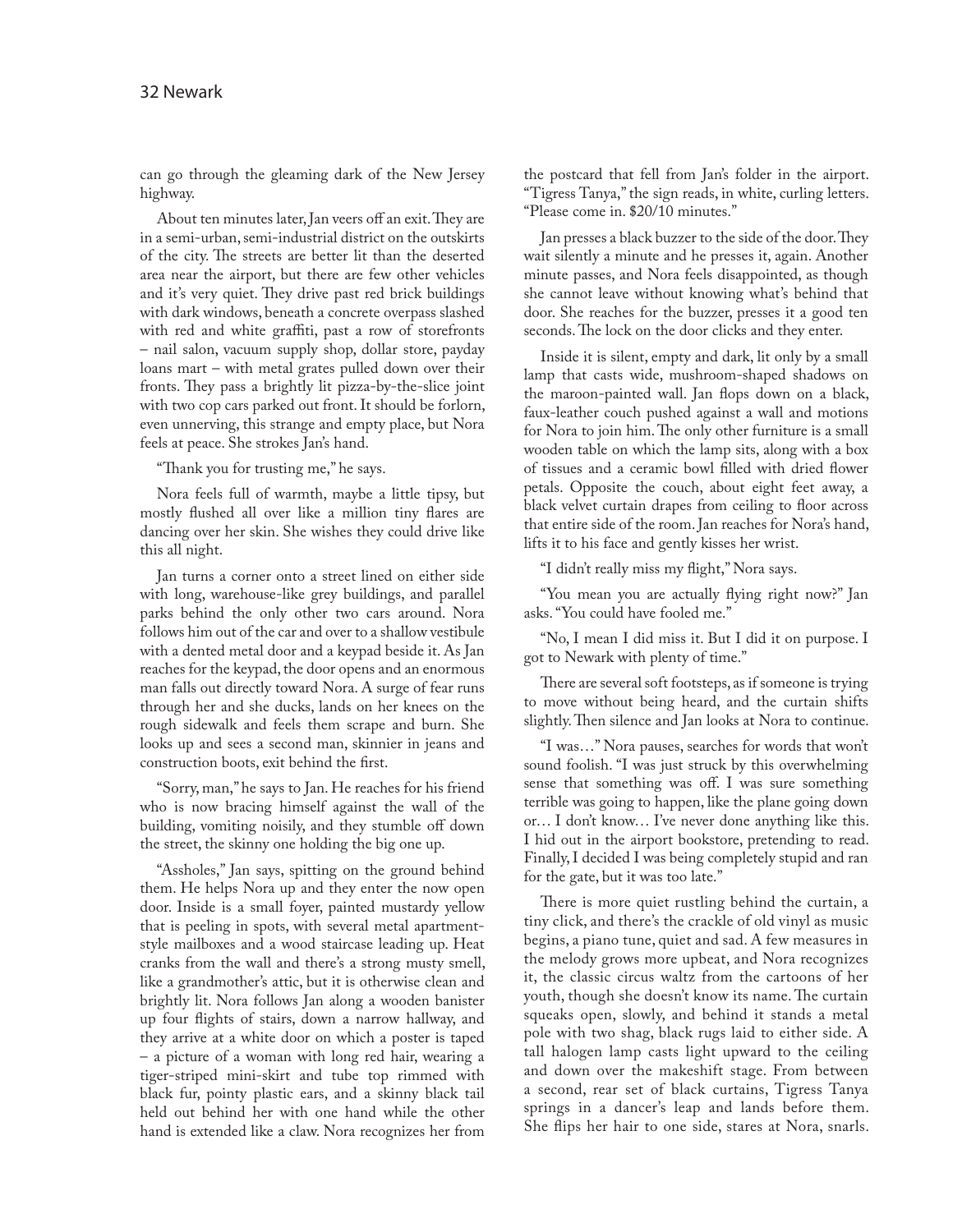Black whiskers are painted across her cheeks and she's wearing a different costume from the one on the poster, a tiny, tiger-print bikini, ears, a tail and nothing else. Her feet are bare and her toenails are painted bright, tiger orange.

Tanya rises to her feet, smiles, and begins to dance. Her skin is pale white, almost incandescent in the dark of the room, and tiny freckles spatter her arms and legs. She is slow and seductive at first, rolling her hips into the pole and crawling along the floor, breasts grazing the shag carpets, long red hair sweeping down her back. She unties her bikini top and tosses it aside. Her nipples are so light, so cotton candy pink, they almost disappear, and Tanya draws circles around them with her orange-painted fingernails. Nora cannot turn away. She grips Jan's hand tighter. She can feel his movement on the couch, that he is stroking himself with his other hand.

The music continues to accelerate and Tanya moves faster, grinning, skipping, swinging round and round the pole. Now she is jumping foot-to-foot, rug-to-rug, like a child playing hopscotch, breasts smacking against her ribs, but she's no longer smiling. She looks serious and determined, staring at her feet as if it is taking all her concentration to keep from falling. And then she does fall. Her heel skids as her foot lands on a carpet and she collapses to the floor with a thud, gives a little cry, one leg twisted awkwardly behind, head hung low, hair draped over her face.

Nora wants to help her up, but she feels as if she cannot rise from the couch. She just keeps staring. The music continues, piano keys zipping and pinging, fast and jovial. Tanya flings her hair from her face, crooks her neck around to stare back at Nora. Her face is rounder, squintier, not the same. Caked on foundation and bright, too bright, orange lipstick. She reaches beneath the back curtain, pulls out a Big Gulp cup, brings the straw to her lips and takes a long, gurgly sip. Nora turns to Jan in alarm, but he is bent over himself, his pants by his ankles, his face buried in his lap.

The blare of a horn startles Nora out of her half<br>sleep. She rolls over, pulls a pillow over her head<br>to mute the sound. The horn blares again, louder and to mute the sound. The horn blares again, louder and longer. And then again. And again. Longer each time. Then that drilling sound starts up again, coming from above, whirring and grinding and making the whole room shake. Nora pounds her fist into the mattress in anger. She jumps from the bed and flicks on the light. The room is a bright empty square. All the ledges and protrusions are gone. So are her suitcase, her clothing, the television, and all furniture except the bed. The horn

blares four more times in quick, rhythmic succession. The drill sound buzzes and the walls vibrate. There is a small pile of clothing folded neatly in one corner of the room. Nora examines the garments, a leopard print bikini, a headband affixed with plastic ears, a fuzzy, pinon tail. Slowly, she dresses while the horn blares again and again.

Down in the lobby the smell of curry is so overwhelming Nora can barely breathe. The old Indian woman at the desk is eating rapidly, slopping some indiscernible food in big gulps from bowl to spoon to mouth. She doesn't even look up when Nora passes. The horn, again. There is the little red Chevy, parked out front, engine rumbling. Nora walks around to the driver's side, flings the door open. Startled, Jan looks up, his hand part way to the horn, thin lips curled into a half-baked grin, half pride and half deference, like a child caught in some wicked prank. Nora cocks her head to motion him out of the car and he obeys. She climbs into the driver's seat, adjusts it forward to her height, and he walks around and gets in the passenger side.

"A fine evening for a drive, wouldn't you agree?" Jan asks. He laughs and laughs, as if he's just said the funniest thing. Nora remains silent and finally he stops, shrugs. "All serious these days, are we?"

Nora shifts the car into gear. She pulls past the hotel entrance. Through the glass doors she can see the Indian woman still slurping. Nora pulls slowly around the rear of the hotel, the lights from the top floor casting a long, bright arc across the outer reaches of the parking lot. She pulls past the far end of the building, where dumpsters stand in a row like sleeping mammals, and back around to the front where they started. Nora puts the car in park and turns it off. They both get out.

"When did you know you were going to take me home with you?" Jan asks. "How long after you first saw me?"

"As soon as I heard your voice in line at the airport," Nora says. It's freezing in the parking lot in the leopard print bikini, but she doesn't shiver or show any sign of discomfort. "I decide these things quickly. Good intuition, I guess."

"I knew you would even before then," Jan says. "I knew it as soon as I saw you." He opens the hotel door for her, but she motions for him to enter first. The Indian woman is no longer at the front desk and the counter is a mess, strewn with empty, curry-crusted bowls, dirty spoons, crumpled napkins. They board the elevator and Nora hits the button for the top floor.